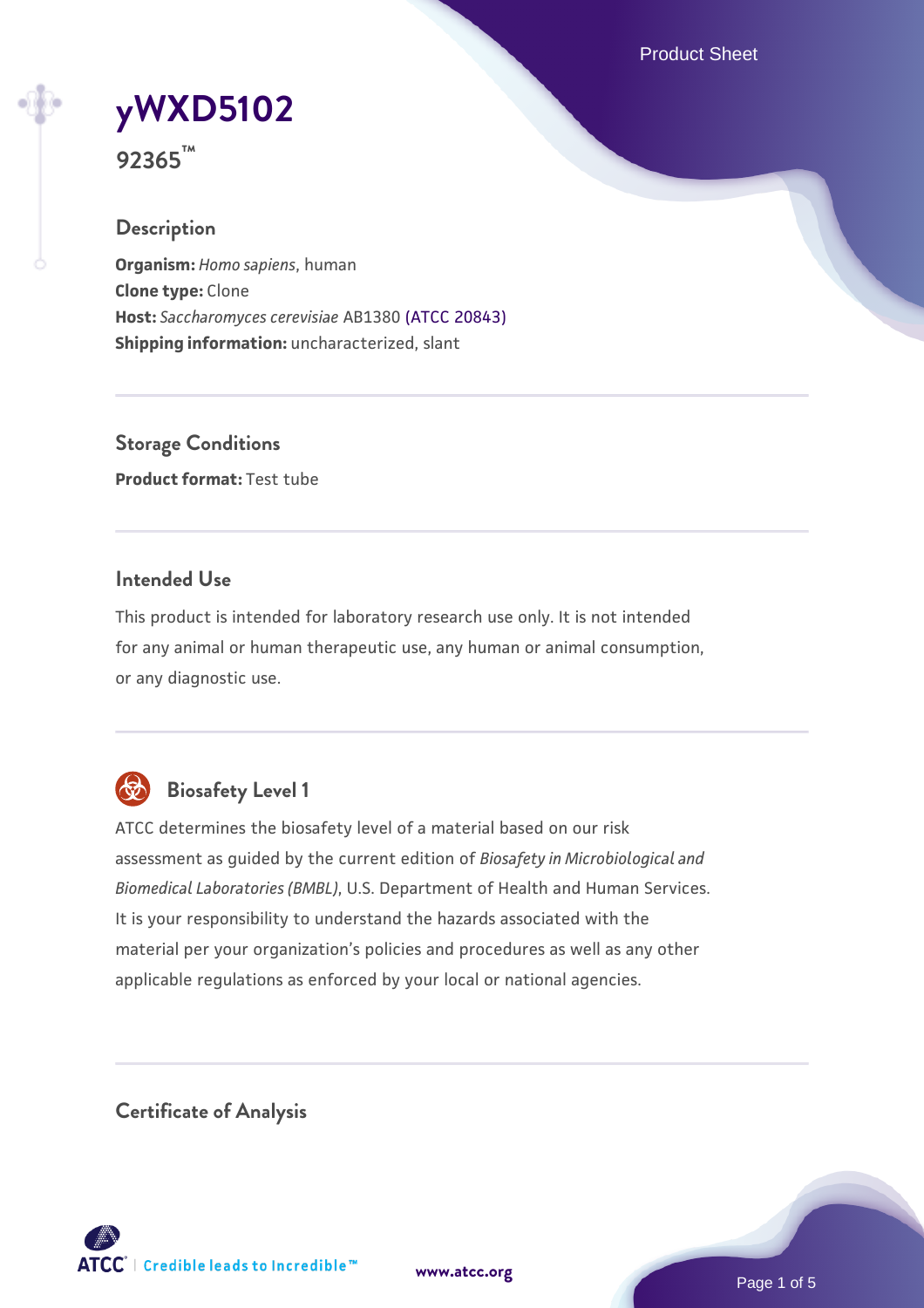# **[yWXD5102](https://www.atcc.org/products/92365)** Product Sheet **92365**

For batch-specific test results, refer to the applicable certificate of analysis that can be found at www.atcc.org.

## **Insert Information**

**Type of DNA:** genomic **Genome:** Homo sapiens **Chromosome:** X X pter-q27.3 **Gene name:** DNA Segment, single copy **Gene product:** DNA Segment, single copy [DXS4063] **Gene symbol:** DXS4063 **Contains complete coding sequence:** Unknown **Insert end:** EcoRI

## **Vector Information**

**Construct size (kb):** 425.0 **Intact vector size:** 11.454 **Vector name:** pYAC4 **Type of vector:** YAC **Host range:** *Saccharomyces cerevisiae*; *Escherichia coli* **Vector information:** other: telomere, 3548-4235 other: telomere, 6012-6699 Cross references: DNA Seq. Acc.: U01086 **Cloning sites:** EcoRI **Markers:** SUP4; HIS3; ampR; URA3; TRP1 **Replicon:** pMB1, 7186-7186; ARS1, 9632-10376

# **Growth Conditions**

**Medium:** 



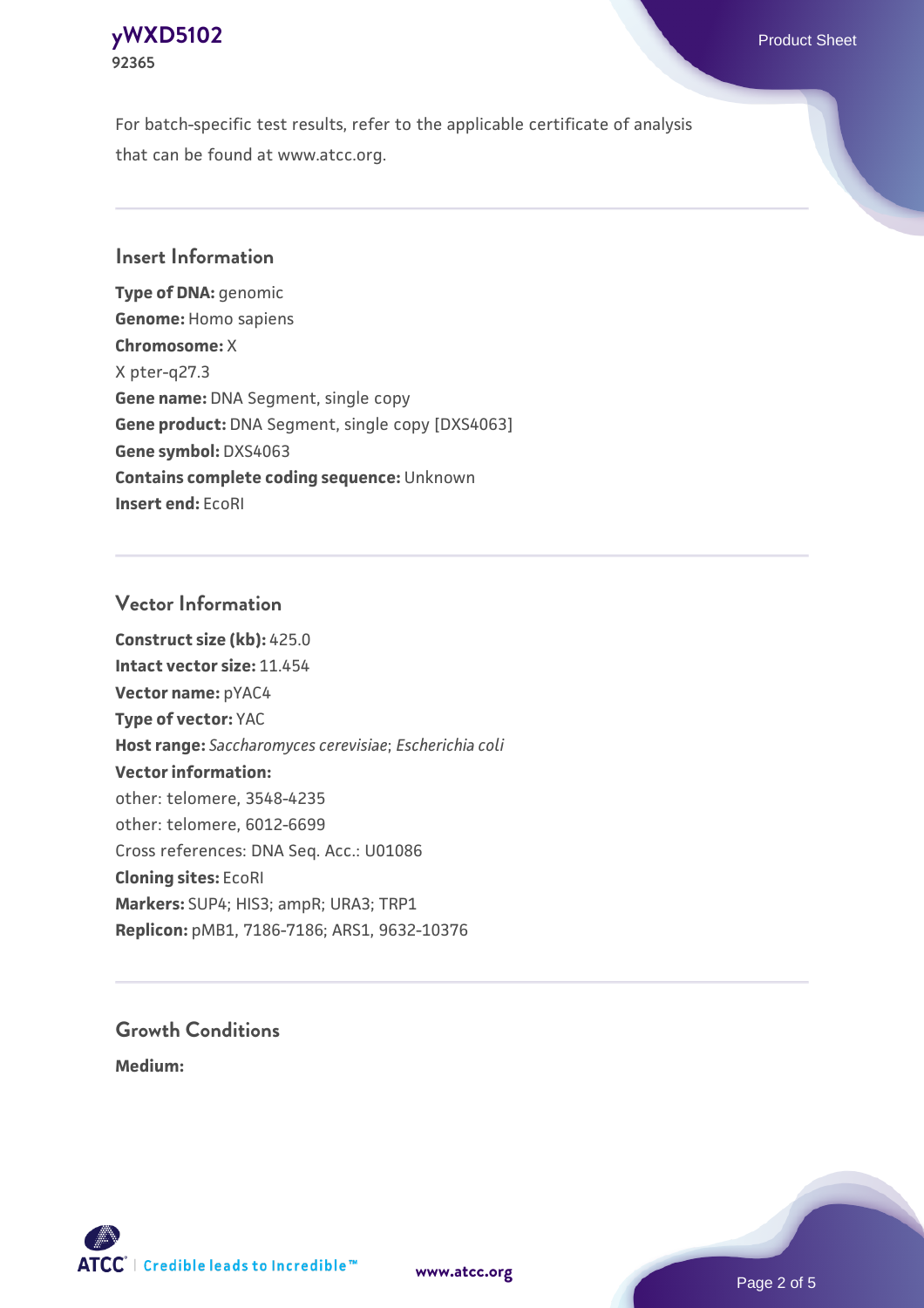#### **[yWXD5102](https://www.atcc.org/products/92365)** Product Sheet **92365**

[ATCC Medium 1245: YEPD](https://www.atcc.org/-/media/product-assets/documents/microbial-media-formulations/1/2/4/5/atcc-medium-1245.pdf?rev=705ca55d1b6f490a808a965d5c072196) **Temperature:** 30°C

#### **Notes**

More information may be available from ATCC (http://www.atcc.org or 703- 365-2620).

## **Material Citation**

If use of this material results in a scientific publication, please cite the material in the following manner: yWXD5102 (ATCC 92365)

## **References**

References and other information relating to this material are available at www.atcc.org.

### **Warranty**

The product is provided 'AS IS' and the viability of ATCC® products is warranted for 30 days from the date of shipment, provided that the customer has stored and handled the product according to the information included on the product information sheet, website, and Certificate of Analysis. For living cultures, ATCC lists the media formulation and reagents that have been found to be effective for the product. While other unspecified media and reagents may also produce satisfactory results, a change in the ATCC and/or depositor-recommended protocols may affect the recovery, growth, and/or function of the product. If an alternative medium formulation or reagent is used, the ATCC warranty for viability is no longer



**[www.atcc.org](http://www.atcc.org)**

Page 3 of 5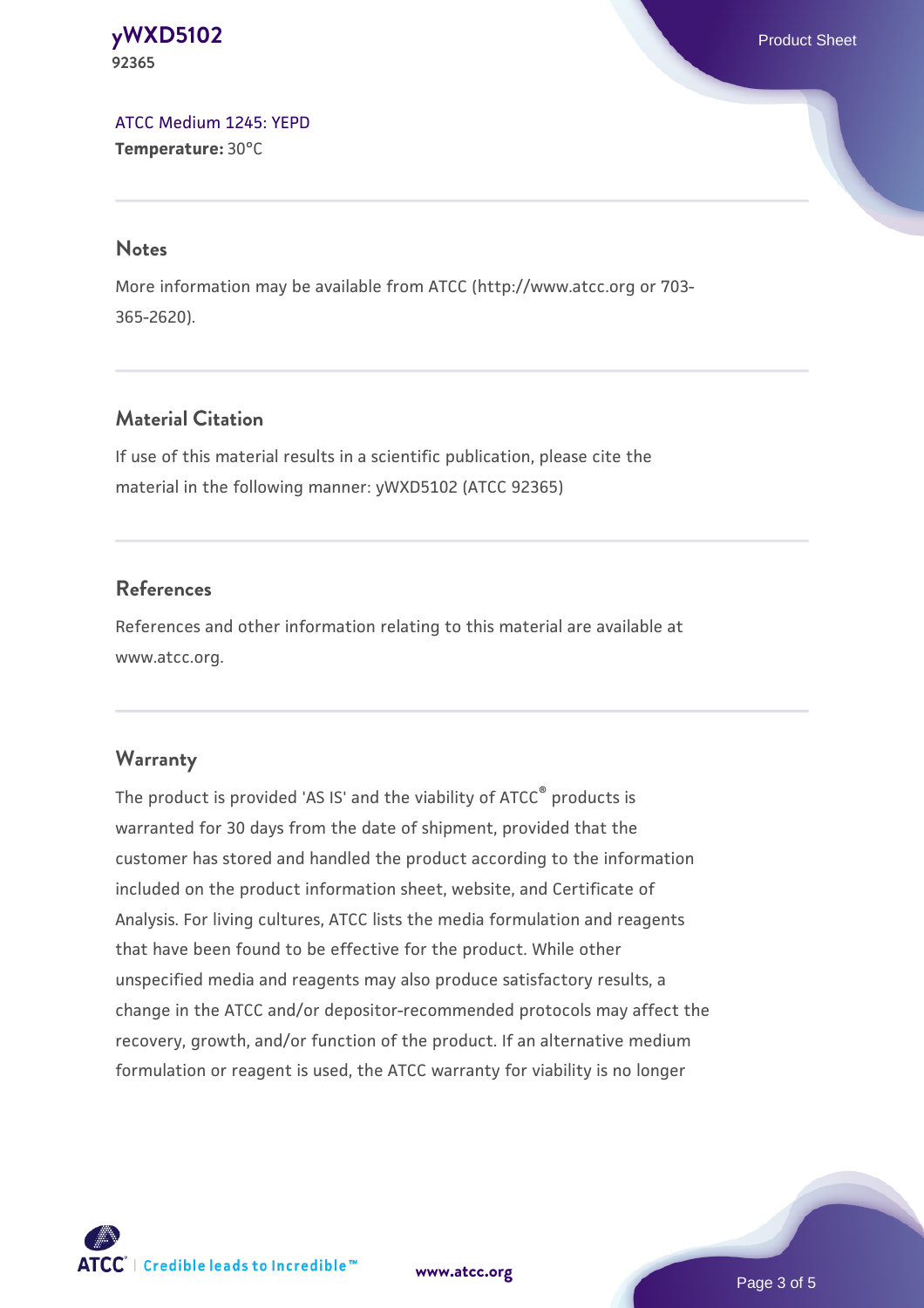**[yWXD5102](https://www.atcc.org/products/92365)** Product Sheet **92365**

valid. Except as expressly set forth herein, no other warranties of any kind are provided, express or implied, including, but not limited to, any implied warranties of merchantability, fitness for a particular purpose, manufacture according to cGMP standards, typicality, safety, accuracy, and/or noninfringement.

#### **Disclaimers**

This product is intended for laboratory research use only. It is not intended for any animal or human therapeutic use, any human or animal consumption, or any diagnostic use. Any proposed commercial use is prohibited without a license from ATCC.

While ATCC uses reasonable efforts to include accurate and up-to-date information on this product sheet, ATCC makes no warranties or representations as to its accuracy. Citations from scientific literature and patents are provided for informational purposes only. ATCC does not warrant that such information has been confirmed to be accurate or complete and the customer bears the sole responsibility of confirming the accuracy and completeness of any such information.

This product is sent on the condition that the customer is responsible for and assumes all risk and responsibility in connection with the receipt, handling, storage, disposal, and use of the ATCC product including without limitation taking all appropriate safety and handling precautions to minimize health or environmental risk. As a condition of receiving the material, the customer agrees that any activity undertaken with the ATCC product and any progeny or modifications will be conducted in compliance with all applicable laws, regulations, and guidelines. This product is provided 'AS IS' with no representations or warranties whatsoever except as expressly set forth herein and in no event shall ATCC, its parents, subsidiaries, directors, officers, agents, employees, assigns, successors, and affiliates be liable for indirect, special, incidental, or consequential damages of any kind in connection with or arising out of the customer's use of the product. While reasonable effort is made to ensure authenticity and reliability of materials on deposit, ATCC is not liable for damages arising from the misidentification or



**[www.atcc.org](http://www.atcc.org)**

Page 4 of 5